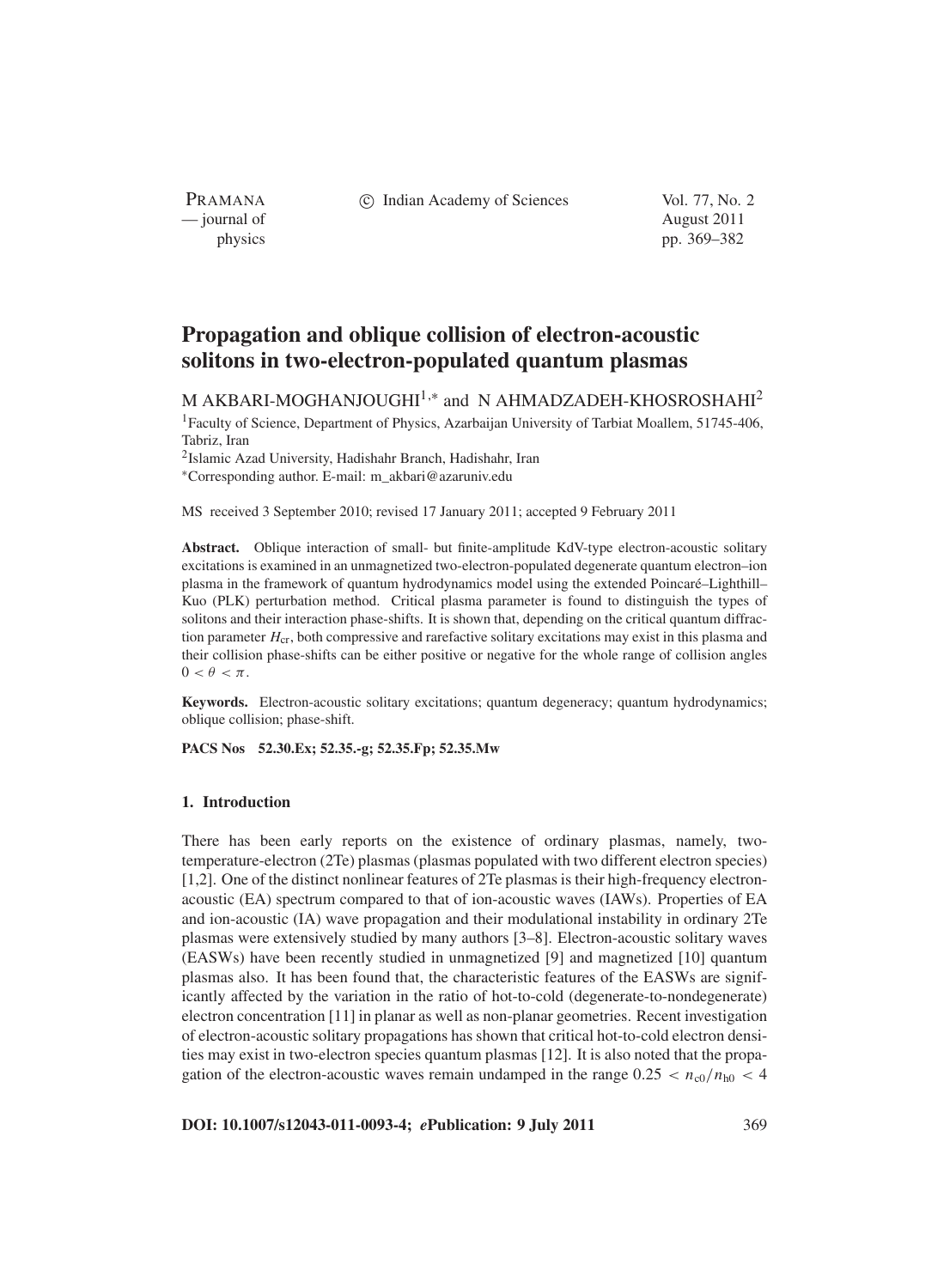for ordinary 2Te plasmas [13], where  $n_{c0}$  and  $n_{h0}$  denote the equilibrium densities of cold and hot electrons respectively. However, in a quantum plasma the degeneracy of one electron species is characterized by higher relative number density of that species, that is, in quantum plasmas where  $n_{c0}/n_{h0} \ll 1$ .

Recently, quantum plasma has attracted great attention and has become an intense field of plasma research [14–18] due to its broad application in the manufacture of the micro- and nanostructured electronic devices [19]. Quantum plasma is characterized by high densities and low temperatures contrary to ordinary plasma. The quantum hydrodynamics (QHD) model has also been applied by Gardner and Ringhofer [20] to study the electron–hole dynamics in semiconductors. The quantum effects emerge when the de Broglie thermal wavelength  $\lambda_D = h/(2\pi m_e k_B T)^{1/2}$  of electrons become comparable to the interparticle distances [21], the condition which is well satisfied for metallic and semiconductor compounds. The state of quantum plasma where the thermal energy of the electron is much less than its Fermi energy is governed by the Fermi statistics and this state is called degenerate state. In a normal metal, at room temperature the conduction electrons are mostly in degenerate state. Such conditions can also be found in the laboratory laser-produced plasmas [22–24]. The propagation of ion acoustic solitary waves (IASWs) in quantum 2Te plasma has been recently studied in refs [25,26]. However, to the best of author's current knowledge, solitary wave interactions in such plasmas have not been studied so far.

As was first discovered by Zabysky and Kruskal [27], a unique feature of the solitary interaction is the asymptotic preservation of solitary wave amplitude. However, the imprint of solitary collisions can be a phase-shift in the post-collision trajectory of each wave. Two particular cases of solitary collisions are known as head-on and overtaking collisions. The former case has been extensively investigated using extended Poincaré–Lighthill–Kuo (PLK) perturbation method in one-dimensional ordinary [28,29] and quantum [30] plasmas. On the other hand, the latter case, in which the solitary waves propagate in the same direction, was studied using the inverse scattering transformation method [31]. A more general case is a planar collision under an arbitrary angle which requires two- or threedimensional [32] treatment. The two-dimensional interaction of KdV-type solitons has been carried out in electron-ion (e-i) and dusty plasmas in non-relativistic [33–35] as well as weakly relativistic [36] cases.

In the present work we aim at investigating the effect of relative electron degeneracy population on propagation and interaction of small-amplitude electron-acoustic solitary waves in a quantum two-electron-populated plasma. Although the focus is on twoelectron-populated (partially degenerated) quantum plasmas, it is easily noticed that current approach can be extended to the two-ion-populated quantum plasmas. The organization of the article is as follows. Description of quantum hydrodynamics state equations is given in §2. Reductive perturbation method is applied and the KdV evolution equation as well as phases are obtained in §3. Section 4 presents the discussions based on numerical analysis and, finally, §5 presents the concluding remarks.

## **2. QHD description of plasma**

Consider a three-component dense plasma in which two types of inertial-less electrons exist in the presence of background inertial positive heavy ions. Also consider that one type of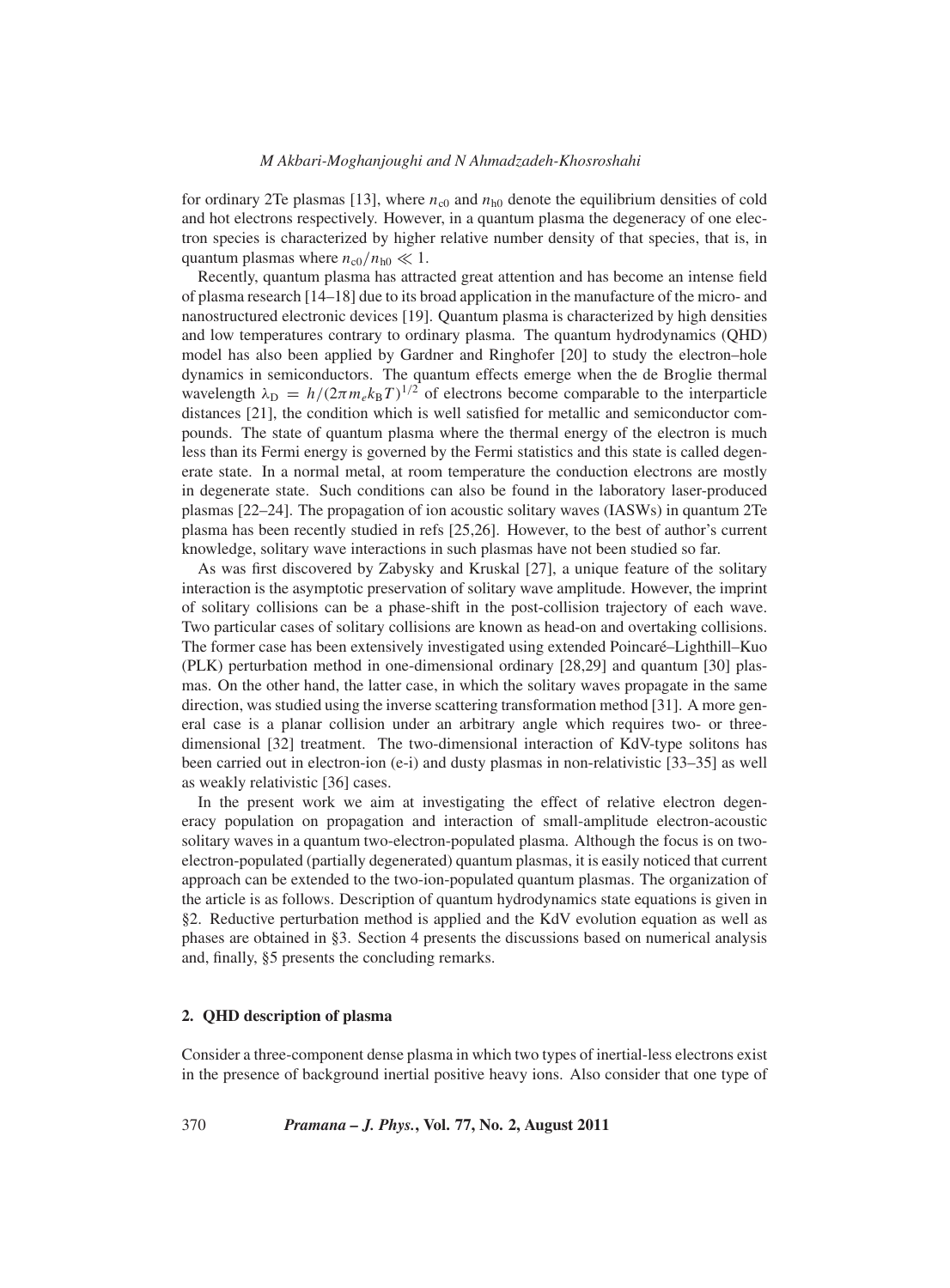electrons is degenerate while the other is non-degenerate. The classical pressure can be ignored for inertial heavy ions compared to much higher degeneracy pressure of electrons. The two-dimensional quantum continuum-pressure continuity equation closed set, which includes quantum tunnelling effect for electrons [20], can be written as

$$
\frac{\partial n_{\rm d}}{\partial t} + \nabla \cdot n_{\rm d} \vec{V}_{\rm d} = 0,
$$
\n
$$
\frac{\partial n_{\rm n}}{\partial t} + \nabla \cdot n_{\rm n} \vec{V}_{\rm n} = 0,
$$
\n
$$
\frac{\partial u_{\rm d}}{\partial t} + (\vec{V}_{\rm d} \cdot \nabla) \vec{V}_{\rm d} = \frac{e}{m_e} \nabla \varphi - \frac{1}{m_e n_{\rm d}} \nabla P_{\rm d} + \frac{\hbar^2}{2m_e^2} \nabla \left[ \frac{\nabla^2 \sqrt{n_{\rm d}}}{\sqrt{n_{\rm d}}} \right],
$$
\n
$$
\frac{\partial u_{\rm n}}{\partial t} + (\vec{V}_{\rm n} \cdot \nabla) \vec{V}_{\rm n} = \frac{e}{m_e} \nabla \varphi + \frac{\hbar^2}{2m_e^2} \nabla \left[ \frac{\nabla^2 \sqrt{n_{\rm n}}}{\sqrt{n_{\rm n}}} \right],
$$
\n
$$
\nabla^2 \varphi = \frac{e}{\varepsilon_0} (n_{\rm d} + n_{\rm n} - z_i n_i),
$$
\n(1)

where n and d stand for non-degenerate and degenerate species, respectively. The parameters  $\hbar$ , *N* and *Z* indicate the scaled Plank constant, background ion density and atomic number. The quantities  $\vec{V}_n$  ( $\vec{V}_d$ ),  $n_n$  ( $n_d$ ) and  $\varphi$  refer to the velocity, number density of non-degenerate (degenerate) electrons and the electrostatic potential, respectively. The normalized parameter  $H = \hbar \omega_{pd} / 2k_B T_{\text{Fd}}$  is the quantum diffraction parameter, which is the ratio of (d)-electron plasmon energy to (d)-electron Fermi energy. It is noted that, in a dense and degenerate plasma environment and under the zero-temperature Fermi gas assumption, the degeneracy pressure of (d)-electrons obeys the Pauli exclusion principle and is related to the equilibrium (d)-electron number density through the following relations in two dimensions [37]:

$$
P = \frac{m_e v_{\text{Fe}}^2 n^{(0)}}{4} \left(\frac{n}{n^{(0)}}\right)^2, \quad v_{\text{Fe}} = \sqrt{\frac{2E_{\text{Fe}}}{m_e}}, \quad E_{\text{Fe}} = k_B T_{\text{Fe}}, \tag{2}
$$

where quantities  $v_{\text{Fe}}$ ,  $E_{\text{Fe}}$  and  $T_{\text{Fe}}$  are respectively the Fermi velocity, Fermi energy and Fermi temperature of degenerate electrons. The quantity  $n^{(0)}$  denotes the equilibrium number density of the electrons. From the standard definitions, it is also known that in a two-dimensional degenerate Fermi gas the quantum equilibrium number density is related to the Fermi temperature of degenerate electrons, i.e. [38]

$$
T_{\rm Fe} = \frac{\hbar^2}{2m_e} \left( \frac{2\pi n^{(0)}}{k_{\rm B}} \right). \tag{3}
$$

From eq. (3), it is observed that even when  $H \to 0$  the classical model is not retained. The normalized equations may be obtained using the following re-scalings from basic equations (eqs (1)):

$$
x \to \frac{C_{sd}}{\omega_{pd}} x, \quad t \to \frac{t}{\omega_{pd}}, \quad n \to nn_d^{(0)}, \quad \vec{V} \to \vec{V}v_{\text{Fe}}, \quad \varphi \to \varphi \frac{2k_B T_{\text{Fd}}}{e}, \quad (4)
$$

*Pramana – J. Phys.***, Vol. 77, No. 2, August 2011** 371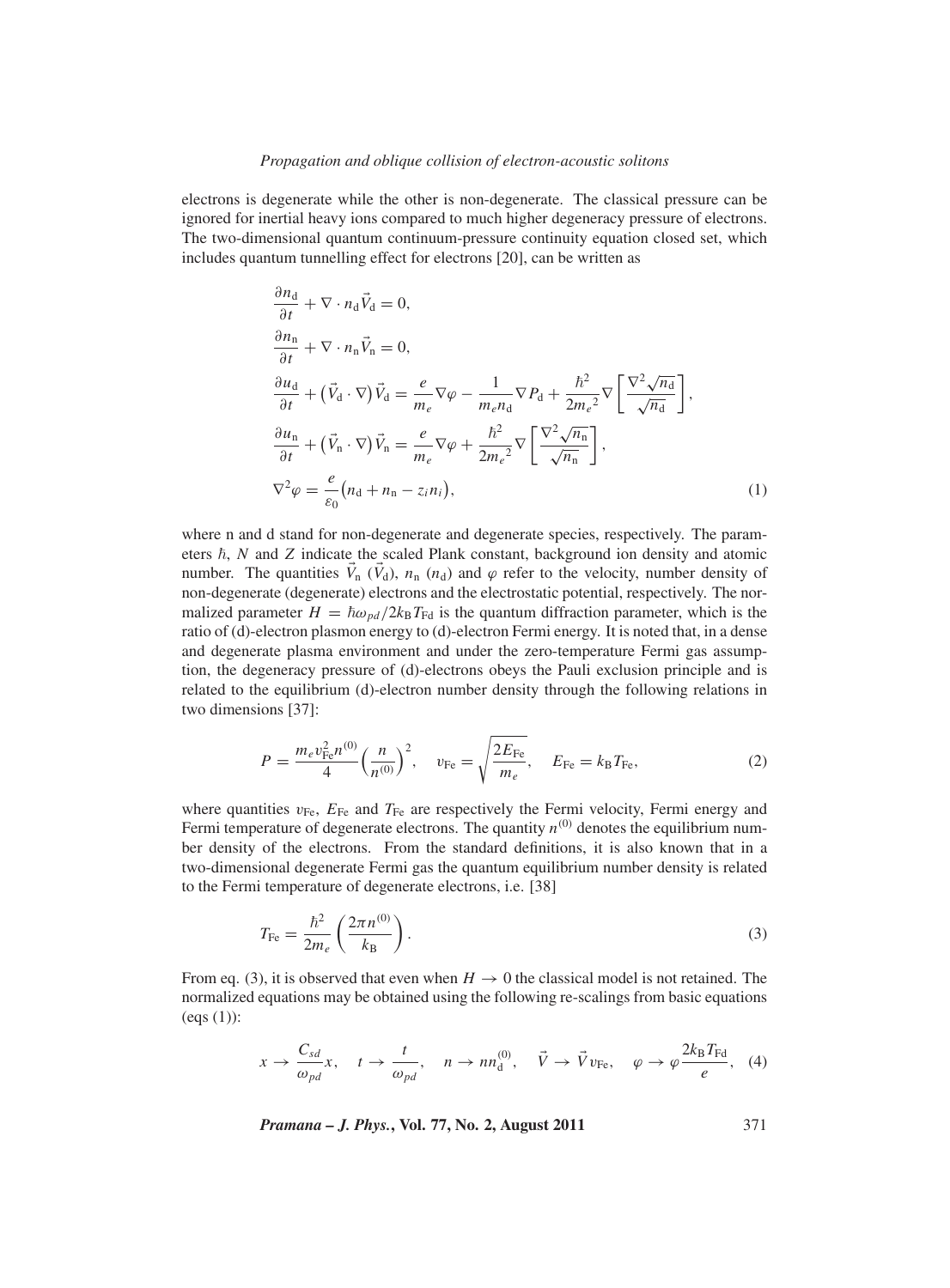where  $\omega_{pd} = \sqrt{e^2 n_d^{(0)}/\epsilon_0 m_e}$  and  $v_{Fe} = \sqrt{2k_B T_{Fd}/m_e}$  are the characteristic plasma frequency and Fermi speed, respectively. The normalized set of closed QHD equations, therefore, read as

$$
\frac{\partial n_{\alpha}}{\partial t} + \nabla \cdot n_{\alpha} \vec{V}_{\alpha} = 0, \quad \vec{V}_{\alpha} = \hat{i} u_{\alpha} + \hat{j} v_{\alpha},
$$
  
\n
$$
\frac{\partial \vec{V}_{\alpha}}{\partial t} + (\vec{V}_{\alpha} \cdot \nabla) \vec{V}_{\alpha} = \nabla \varphi - \frac{D_{\alpha}}{2} \nabla n_{\alpha} + \frac{H^2}{2} \nabla \left[ \frac{\nabla^2 \sqrt{n_{\alpha}}}{\sqrt{n_{\alpha}}} \right],
$$
  
\n
$$
\nabla^2 \varphi = \sum_{\alpha} n_{\alpha} - z_i n_i.
$$
\n(5)

Here, the label  $\alpha$  is used to denote (d)/(n)-electrons, for simplicity. The new quantities, introduced here, are  $D_{\alpha} = \{1, 0\}$  and  $n_{\alpha}^{(0)} = \{1, \beta\}$  for  $\alpha = \{d, n\}$ , respectively. On the other hand, the quasi-neutrality condition at thermodynamics equilibrium is given by the Poisson's relation as

$$
n_d^{(0)} + n_n^{(0)} - z_i n_i = 0,\t\t(6)
$$

or in a reduced form

$$
\delta = 1 + \beta, \quad \beta = \frac{n_{\rm n}^{(0)}}{n_{\rm d}^{(0)}}, \quad \delta = \frac{z_i n_i}{n_{\rm d}^{(0)}}.
$$
\n(7)

If two small perturbations which move at angle  $\theta$ , in the *x*-*y* plane with different velocities approach each other, they can interact at some event and finally depart leaving a phase-shift on each other's trajectories. To evaluate the dynamics of this collision, we use asymptotic expansion of plasma variables around thermodynamics equilibrium state in an appropriate strained coordinate which contains the phase records of each wave. The technique is the so-called extended Poincaré–Lighthill–Kuo (PLK) method [39,40]. The reductive perturbation method in nonlinear wave propagation has been put forward by Taniuti and Wei [41], where it was shown that the stretching of  $\xi = \varepsilon^a(x - ct)$ ,  $\tau = \varepsilon^{a+1}$  and  $a = (p-1)^{-1}$ with  $p = 2$ ,  $p = 3$  admit reductions to Burgers and KdV equations, respectively. Hence, normalized equation sets are introduced to the following strained coordinate:

$$
\xi = \varepsilon (k_1 x + l_1 y - c_{\xi} t) + \varepsilon^2 P_0(\eta, \tau) + \varepsilon^3 P_1(\xi, \eta, \tau) + \cdots, \eta = \varepsilon (k_2 x + l_2 y - c_{\eta} t) + \varepsilon^2 Q_0(\xi, \tau) + \varepsilon^3 Q_1(\xi, \eta, \tau) + \cdots, \tau = \varepsilon^3 t, \n c_{\xi} = c_1, \quad c_{\eta} = c_2.
$$
\n(8)

The functions  $P_i$  and  $Q_i$  ( $j = 0, 1, 2, ...$ ) are the phase records of the interacting waves in space-time and are to be determined later along with the evolution equations in §3. Initial wave trajectories are given by vectors  $\mathbf{r}_1 = (k_1, l_1)$  and  $\mathbf{r}_2 = (k_2, l_2)$  and the collision angle  $\theta$  is defined by

$$
\cos \theta = \frac{\mu}{\lambda_1 \lambda_2},\tag{9}
$$

where

$$
\mu = (k_1 k_2 + l_1 l_2),
$$
  
\n
$$
\lambda_1 = (k_1^2 + l_1^2)^{1/2},
$$
  
\n
$$
\lambda_2 = (k_2^2 + l_2^2)^{1/2}.
$$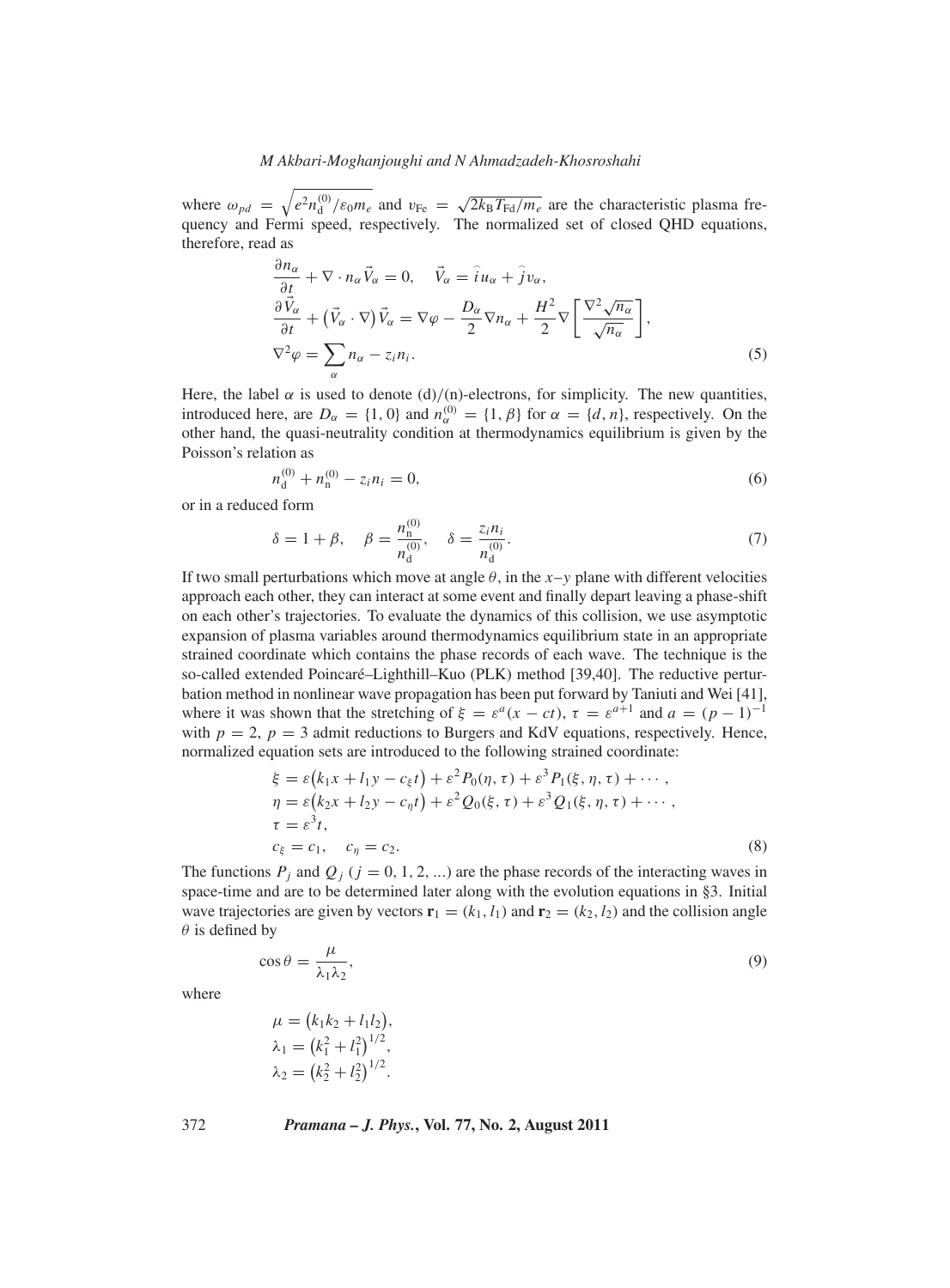$\lambda_1$  and  $\lambda_2$  are the normalized wave numbers. The asymptotic expansion of the dependent plasma variables in powers of  $\varepsilon$  in the states away from thermodynamics equilibrium is carried out using the following orderings:

$$
\begin{pmatrix}\nn_{\alpha} \\
u_{\alpha} \\
v_{\alpha} \\
\varphi\n\end{pmatrix} = \begin{pmatrix}\nn_{\alpha}^{(0)} \\
0 \\
0 \\
0\n\end{pmatrix} + \varepsilon^2 \begin{pmatrix}\nn_{\alpha}^{(1)} \\
u_{\alpha}^{(1)} \\
v_{\alpha}^{(1)} \\
\varphi^{(1)}\n\end{pmatrix} + \varepsilon^4 \begin{pmatrix}\nn_{\alpha}^{(2)} \\
u_{\alpha}^{(2)} \\
v_{\alpha}^{(2)} \\
\varphi^{(2)}\n\end{pmatrix} + \cdots , \qquad (10)
$$

where the parameter  $\varepsilon$  is a very small, positive and real value proportional to the perturbation amplitude. Note also that, we use the stretching employed in ref. [36], which is completely different from two- and three-dimensional magnetized [42,43] and unmagnetized one-dimensional collisions [28]. The reduced set of plasma equations in strained coordinates are given in Appendix A, for simplicity. From the leading-order in  $\varepsilon$  in eqs  $(A.1)$ – $(A.4)$ , we isolate the following relations:

$$
\left(c_1\frac{\partial}{\partial\xi} + c_2\frac{\partial}{\partial\eta}\right)n_{\alpha}^{(1)} = n_{\alpha}^{(0)}\left(k_1\frac{\partial}{\partial\xi} + k_2\frac{\partial}{\partial\eta}\right)u_{\alpha}^{(1)} + n_{\alpha}^{(0)}\left(l_1\frac{\partial}{\partial\xi} + l_2\frac{\partial}{\partial\eta}\right)v_{\alpha}^{(1)},
$$
\n(11)

$$
\left(c_1\frac{\partial}{\partial\xi} + c_2\frac{\partial}{\partial\eta}\right)u_\alpha^{(1)} = \frac{D_\alpha}{2}\left(k_1\frac{\partial}{\partial\xi} + k_2\frac{\partial}{\partial\eta}\right)n_\alpha^{(1)} - \left(k_1\frac{\partial}{\partial\xi} + k_2\frac{\partial}{\partial\eta}\right)\varphi^{(1)},\tag{12}
$$

$$
\left(c_1\frac{\partial}{\partial\xi} + c_2\frac{\partial}{\partial\eta}\right)v_\alpha^{(1)} = \frac{D_\alpha}{2}\left(l_1\frac{\partial}{\partial\xi} + l_2\frac{\partial}{\partial\eta}\right)n_\alpha^{(1)} - \left(l_1\frac{\partial}{\partial\xi} + l_2\frac{\partial}{\partial\eta}\right)\varphi^{(1)},\tag{13}
$$

$$
\sum_{\alpha} n_{\alpha}^{(1)} = 0. \tag{14}
$$

Consequently, we obtain the following first-order perturbed plasma components by solving the coupled equations (eqs  $(11)–(14)$ )

$$
\begin{pmatrix} n_{\alpha}^{(1)} \\ u_{\alpha}^{(1)} \\ v_{\alpha}^{(1)} \\ \varphi^{(1)} \end{pmatrix} = \begin{pmatrix} A_{1\alpha} \\ A_{2\alpha} \\ A_{3\alpha} \\ 1 \end{pmatrix} \varphi^{(1)}(\xi, \tau) + \begin{pmatrix} B_{1\alpha} \\ B_{2\alpha} \\ B_{3\alpha} \\ 1 \end{pmatrix} \varphi^{(1)}(\eta, \tau). \tag{15}
$$

The quantities  $\varphi^{(1)}(\xi, \tau)$  and  $\varphi^{(1)}(\eta, \tau)$  describe the first-order amplitude evolution of two distinct solitary waves in oblique directions  $\eta_{\perp}$  and  $\xi_{\perp}$ , respectively, as we shall see in

*Pramana – J. Phys.***, Vol. 77, No. 2, August 2011** 373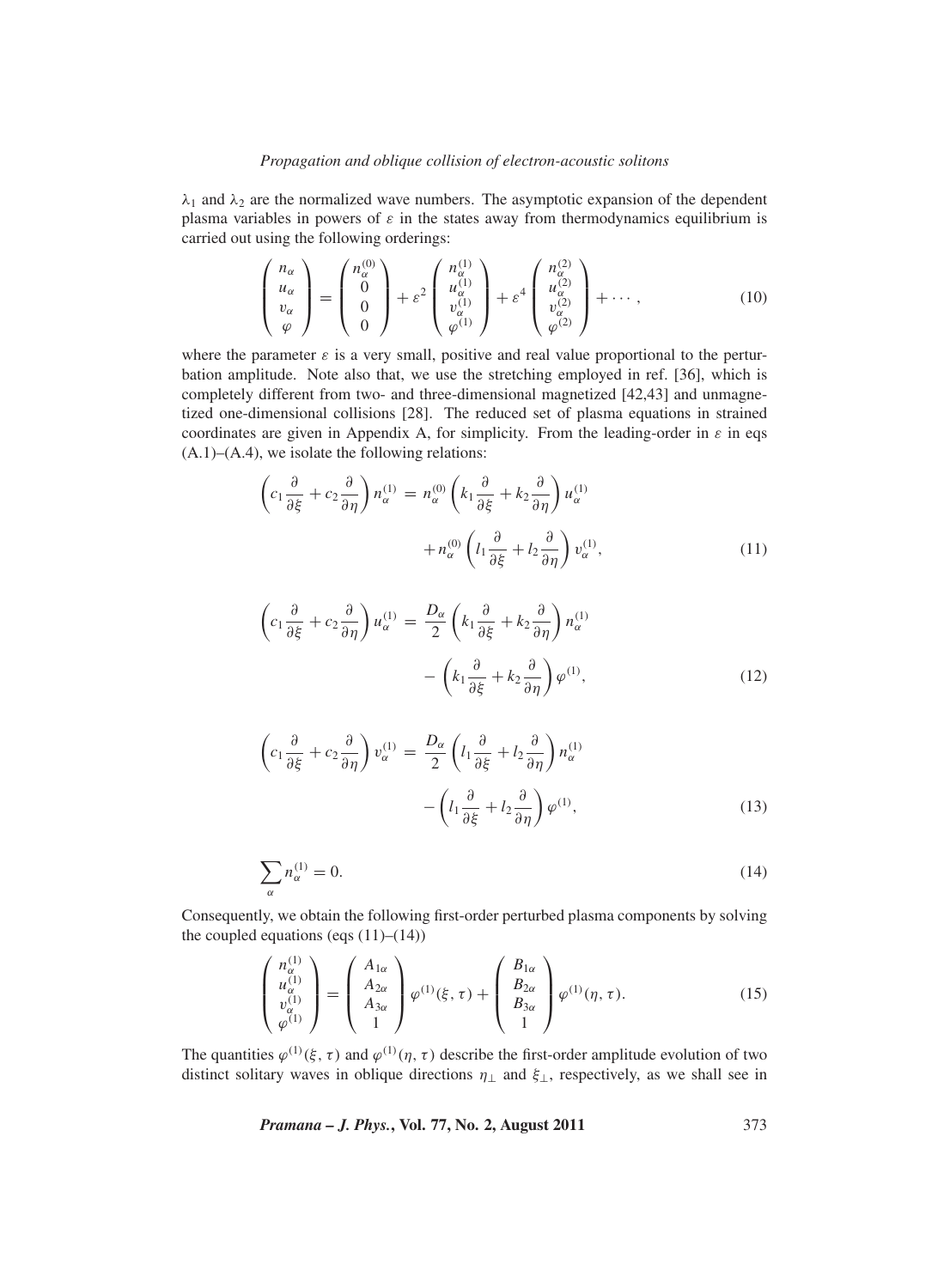the next section. In the proceeding calculations we shall use the notations  $\varphi_{\xi}^{(1)}$  and  $\varphi_{\eta}^{(1)}$ instead of  $\varphi^{(1)}(\xi,\tau)$  and  $\varphi^{(1)}(\eta,\tau)$ , for brevity. The coefficients of first-order components of plasma variable approximations for (d)- and (n)-electrons (labelled by  $\alpha$ ), are given as

$$
A_{1\alpha} = \frac{2n_{\alpha}^{(0)}\lambda_1^2}{n_{\alpha}^{(0)}D_{\alpha}\lambda_1^2 - 2c_1^2}, \qquad B_{1\alpha} = \frac{2n_{\alpha}^{(0)}\lambda_2^2}{n_{\alpha}^{(0)}D_{\alpha}\lambda_2^2 - 2c_2^2},
$$
  
\n
$$
A_{2\alpha} = \frac{2c_1k_1}{n_{\alpha}^{(0)}D_{\alpha}\lambda_1^2 - 2c_1^2}, \qquad B_{2\alpha} = \frac{2c_2k_2}{n_{\alpha}^{(0)}D_{\alpha}\lambda_2^2 - 2c_2^2},
$$
  
\n
$$
A_{3\alpha} = \frac{2c_1l_1}{n_{\alpha}^{(0)}D_{\alpha}\lambda_1^2 - 2c_1^2}, \qquad B_{3\alpha} = \frac{2c_2l_2}{n_{\alpha}^{(0)}D_{\alpha}\lambda_2^2 - 2c_2^2}.
$$
  
\n(16)

The nonlinear dispersion relation, which is deduced from the first-order approximations, can be written in the following compact form:

$$
\sum_{\alpha} \frac{n_{\alpha}^{(0)}}{2c_1^2 - D_{\alpha}n_{\alpha}^{(0)}\lambda_1^2} = \sum_{\alpha} \frac{n_{\alpha}^{(0)}}{2c_2^2 - D_{\alpha}n_{\alpha}^{(0)}\lambda_2^2} = 0.
$$
 (17)

Also, the normalized phase speeds  $c_1$  and  $c_2$  of waves are given as

$$
c_1 = \lambda_1 \sqrt{\frac{\beta}{2(1+\beta)}}, \quad c_2 = \lambda_2 \sqrt{\frac{\beta}{2(1+\beta)}}.
$$
\n(18)

## **3. Solitary collision dynamics**

In this section from the second-order, we derive the nonlinear wave evolution equations and the related phase functions introduced in eqs (8). We use eqs (A.1)–(A.4) to deduce relations among higher-order (second-order in  $\varepsilon$ ) plasma variables, and consequently, by solving the coupled differential equations in this approximation level and by using the dispersion relations (eq. (17)), the second-order d/n-electrons number-density perturbation components are obtained in the following form:

$$
n_{d}^{(2)} = K_{1}N_{1} \left[ \frac{\partial \varphi_{\xi}^{(1)}}{\partial \tau} + A_{1} \varphi_{\xi}^{(1)} \frac{\partial \varphi_{\xi}^{(1)}}{\partial \xi} + B_{1} \frac{\partial^{3} \varphi_{\xi}^{(1)}}{\partial \xi^{3}} \right] \eta
$$
  
+
$$
K_{2}N_{2} \left[ \frac{\partial \varphi_{\eta}^{(1)}}{\partial \tau} + A_{2} \varphi_{\eta}^{(1)} \frac{\partial \varphi_{\eta}^{(1)}}{\partial \eta} + B_{2} \frac{\partial^{3} \varphi_{\eta}^{(1)}}{\partial \eta^{3}} \right] \xi
$$
  
+
$$
K_{1}E_{2} \left[ P_{0}(\eta, \tau) - \frac{E_{1}}{E_{2}} \int \varphi_{\eta}^{(1)} d\eta \right] \frac{\partial \varphi_{\xi}^{(1)}}{\partial \xi}
$$
  
+
$$
K_{2}E_{2}' \left[ Q_{0}(\xi, \tau) - \frac{E_{1}'}{E_{2}'} \int \varphi_{\xi}^{(1)} d\xi \right] \frac{\partial \varphi_{\eta}^{(1)}}{\partial \eta}
$$
  
+
$$
\left[ \frac{K_{1}C_{1}}{2} (\varphi_{\xi}^{(1)})^{2} + (K_{1}D_{1} + K_{2}D_{2}) \varphi_{\xi}^{(1)} \varphi_{\eta}^{(1)} + \frac{K_{2}C_{2}}{2} (\varphi_{\eta}^{(1)})^{2} \right]
$$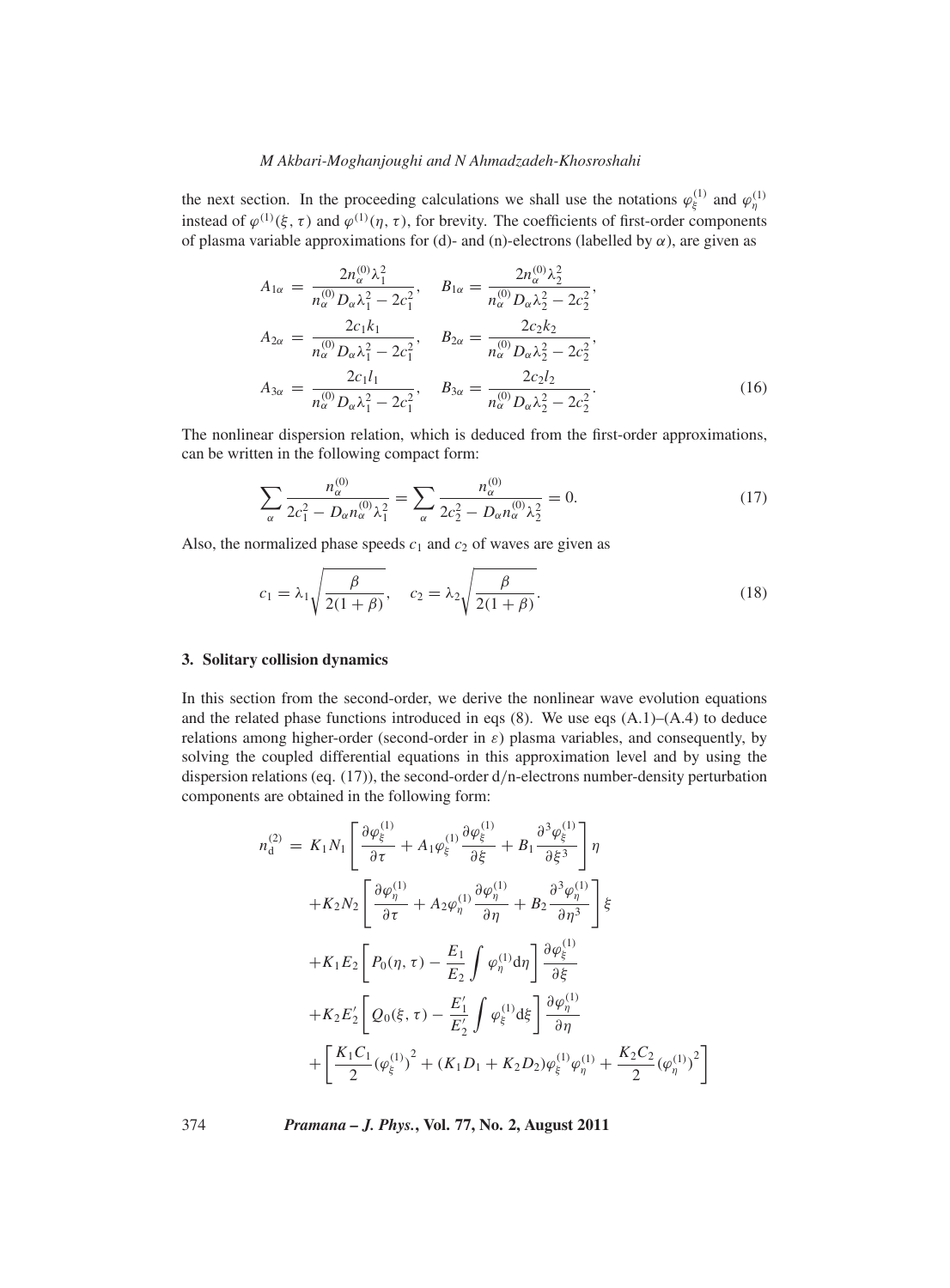*Propagation and oblique collision of electron-acoustic solitons*

$$
+\left[K_1N_1\int \frac{\partial \varphi_\xi^{(1)}}{\partial \tau} d\xi + K_2N_2\int \frac{\partial \varphi_\eta^{(1)}}{\partial \tau} d\eta\right]
$$

$$
-\left[(L\lambda_1^2 + K_1R_1)\frac{\partial^2 \varphi_\xi^{(1)}}{\partial \xi^2} + (L\lambda_2^2 + K_2R_2)\frac{\partial^2 \varphi_\eta^{(1)}}{\partial \eta^2}\right]
$$

$$
+F(\xi, \tau) + G(\eta, \tau),
$$

$$
n_n^{(2)} = \left[\lambda_1^2 \frac{\partial^2 \varphi_\xi^{(1)}}{\partial \xi^2} + \lambda_2^2 \frac{\partial^2 \varphi_\eta^{(1)}}{\partial \eta^2}\right] - n_d^{(2)},
$$
(19)

where  $F(\xi, \tau)$  and  $G(\eta, \tau)$  represent the homogeneous solutions of integrals involved in  $n_{\alpha}^{(2)}$  differential equations. The unknown coefficients appearing in eq. (19) are given below:

$$
\frac{A_1}{\lambda_1} = \frac{A_2}{\lambda_2} = -\frac{(1-\beta)(3+2\beta)}{1+3\beta} \sqrt{\frac{2(1+\beta)}{\beta}},\tag{20}
$$

$$
\frac{B_1}{\lambda_1^3} = \frac{B_2}{\lambda_2^3} = \frac{H^2(1+\beta)^3 - \beta}{2\sqrt{2}\sqrt{\beta}(1+\beta)^{3/2}(1+3\beta)},\tag{21}
$$

$$
E_1 = E'_1 = \frac{4(1+\beta)^2(3+\beta(8+\beta)-(1-\beta)\beta\cos\theta)}{\beta},
$$
\n(22)

$$
\frac{E_2 \lambda_1}{\lambda_2} = \frac{E'_2 \lambda_2}{\lambda_1} = 2(1+\beta)(1+3\beta)(1-\cos\theta),
$$
\n(23)

$$
\frac{C_1 \lambda_2}{\lambda_1} = \frac{C_2 \lambda_1}{\lambda_2} = \frac{4(1+\beta)^2 (2\beta(\beta-1) - (1+\beta^2)\cos\theta)}{\beta},
$$
 (24)

$$
\frac{D_1\lambda_2}{\lambda_1} = \frac{D_2\lambda_1}{\lambda_2} = -\frac{4(1+\beta)^2(1-\beta)(\beta+\cos\theta)}{\beta},\tag{25}
$$

$$
\frac{K_1\lambda_2}{\lambda_1} = \frac{K_2\lambda_1}{\lambda_2} = \frac{L}{2} = \frac{1}{2(1+\beta)(1-\cos\theta)},
$$
\n(26)

$$
N_1 \lambda_1 = N_2 \lambda_2 = \frac{2\sqrt{2}(1+3\beta)(1+\beta)^{3/2}}{\sqrt{\beta}},
$$
\n(27)

$$
\frac{R_1}{\lambda_1^2} = \frac{R_2}{\lambda_2^2} = -\frac{H^2(1+\beta)^3}{\beta},\tag{28}
$$

In eq. (19), it is noted that, the first and the second terms diverge as  $\xi \to \pm \infty$  and  $\eta \rightarrow \pm \infty$ . Thus, their coefficients must vanish to eliminate the secularities. This leads to a pair of distinct KdV-type evolution equations which describe the propagations of two solitary structures moving in  $\xi_{\perp}$  and  $\eta_{\perp}$  directions. The next two terms in eq. (19) although are not secular at this order will become secular in the next order. It has been shown [44] that, the method of multiple scales combined with the reductive perturbation technique, not only eliminates the secularities arising in the second-order correction but also modifies

*Pramana – J. Phys.***, Vol. 77, No. 2, August 2011** 375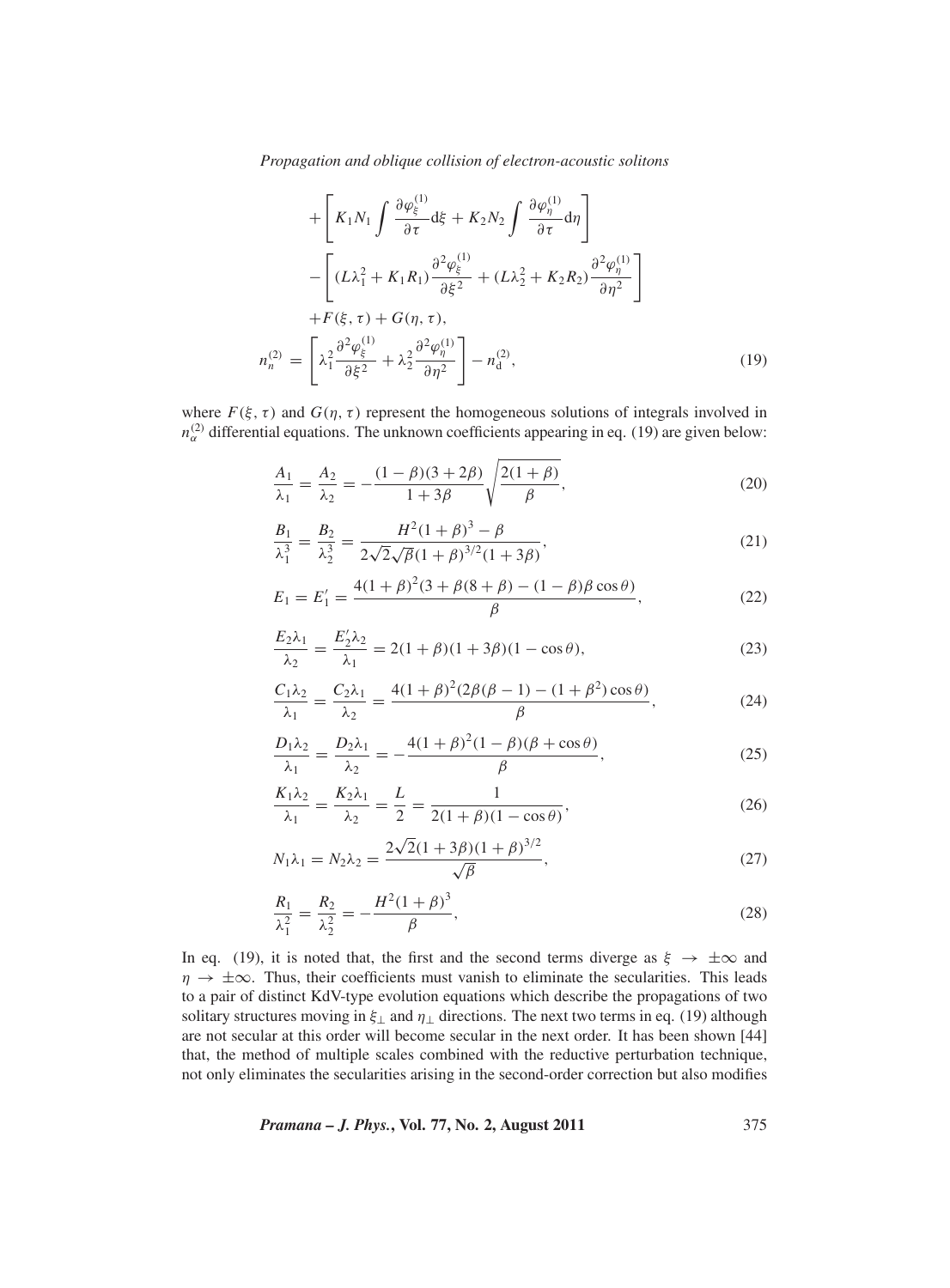the phase factor of the lowest KdV soliton proportional to its amplitude. A fuller discussion of the elimination of secularities in higher-order amplitude approximation is given in [40]. From the latter requirement the phase-shifts introduced in eqs (8) are derived. Therefore, by considering the mentioned requirements, the low-amplitude dynamics (propagation and collision) of both solitary waves are defined by the following two-coupled set of equations:

$$
\frac{\partial \varphi_{\xi}^{(1)}}{\partial \tau} + A_1 \varphi_{\xi}^{(1)} \frac{\partial \varphi_{\xi}^{(1)}}{\partial \xi} + B_1 \frac{\partial^3 \varphi_{\xi}^{(1)}}{\partial \xi^3} = 0, \tag{29}
$$

$$
P_0(\eta, \tau) = \frac{E_1}{E_2} \int \varphi_{\eta}^{(1)} \mathrm{d}\eta,\tag{30}
$$

$$
\frac{\partial \varphi_{\eta}^{(1)}}{\partial \tau} + A_2 \varphi_{\eta}^{(1)} \frac{\partial \varphi_{\eta}^{(1)}}{\partial \eta} + B_2 \frac{\partial^3 \varphi_{\eta}^{(1)}}{\partial \eta^3} = 0, \tag{31}
$$

$$
Q_0(\xi, \tau) = \frac{E_1'}{E_2'} \int \varphi_{\xi}^{(1)} \mathrm{d}\xi. \tag{32}
$$

Therefore, after eliminating the secularities, the second-order d-electrons number density read as

$$
n_{\rm d}^{(2)} = \left[ K_1 \left( \frac{C_1}{2} - A_1 N_1 \right) \varphi_{\xi}^{(1)^2} + K_2 \left( \frac{C_2}{2} - A_2 N_2 \right) \varphi_{\eta}^{(1)^2} \right]
$$
  
 
$$
- \left( K_1 N_1 B_1 + L \lambda_1^2 + K_1 R_1 \right) \frac{\partial^2 \varphi_{\xi}^{(1)}}{\partial \xi^2} - \left( K_2 N_2 B_2 + L \lambda_2^2 + K_2 R_2 \right) \frac{\partial^2 \varphi_{\eta}^{(1)}}{\partial \eta^2}
$$
  
 
$$
+ \left( K_1 D_1 + K_2 D_2 \right) \varphi_{\xi}^{(1)} \varphi_{\eta}^{(1)} + F(\xi, \tau) + G(\eta, \tau). \tag{33}
$$

There are multi-soliton solutions for eqs (29) and (31). However, unique stationary singlesoliton solutions are obtained by applying appropriate boundary conditions, which require the perturbed potential components and their derivatives to vanish at infinities, i.e.

$$
\lim_{\zeta \to \pm \infty} \left\{ \varphi_{\zeta}^{(1)}, \frac{\partial \varphi_{\zeta}^{(1)}}{\partial \zeta}, \frac{\partial^2 \varphi_{\zeta}^{(1)}}{\partial \zeta^2} \right\} = 0, \quad \zeta = \xi, \eta. \tag{34}
$$

These suitable solutions are given as

$$
\varphi_{\xi}^{(1)} = \frac{\varphi_{\xi0}}{\cosh^2\left(\frac{\xi - u_{\xi0}\tau}{\Delta_{\xi}}\right)},
$$
\n
$$
\varphi_{\xi0} = \frac{3u_{\xi0}}{A_1}, \quad \Delta_{\xi} = \left(\frac{4B_1}{u_{\xi0}}\right)^{1/2},
$$
\n
$$
\varphi_{\eta}^{(1)} = \frac{\varphi_{\eta0}}{\cosh^2\left(\frac{\eta - u_{\eta0}\tau}{\Delta_{\eta}}\right)},
$$
\n(35)

$$
\varphi_{\eta 0} = \frac{3u_{\eta 0}}{A_2}, \quad \Delta_{\eta} = \left(\frac{4B_2}{u_{\eta 0}}\right)^{1/2}.
$$
\n(36)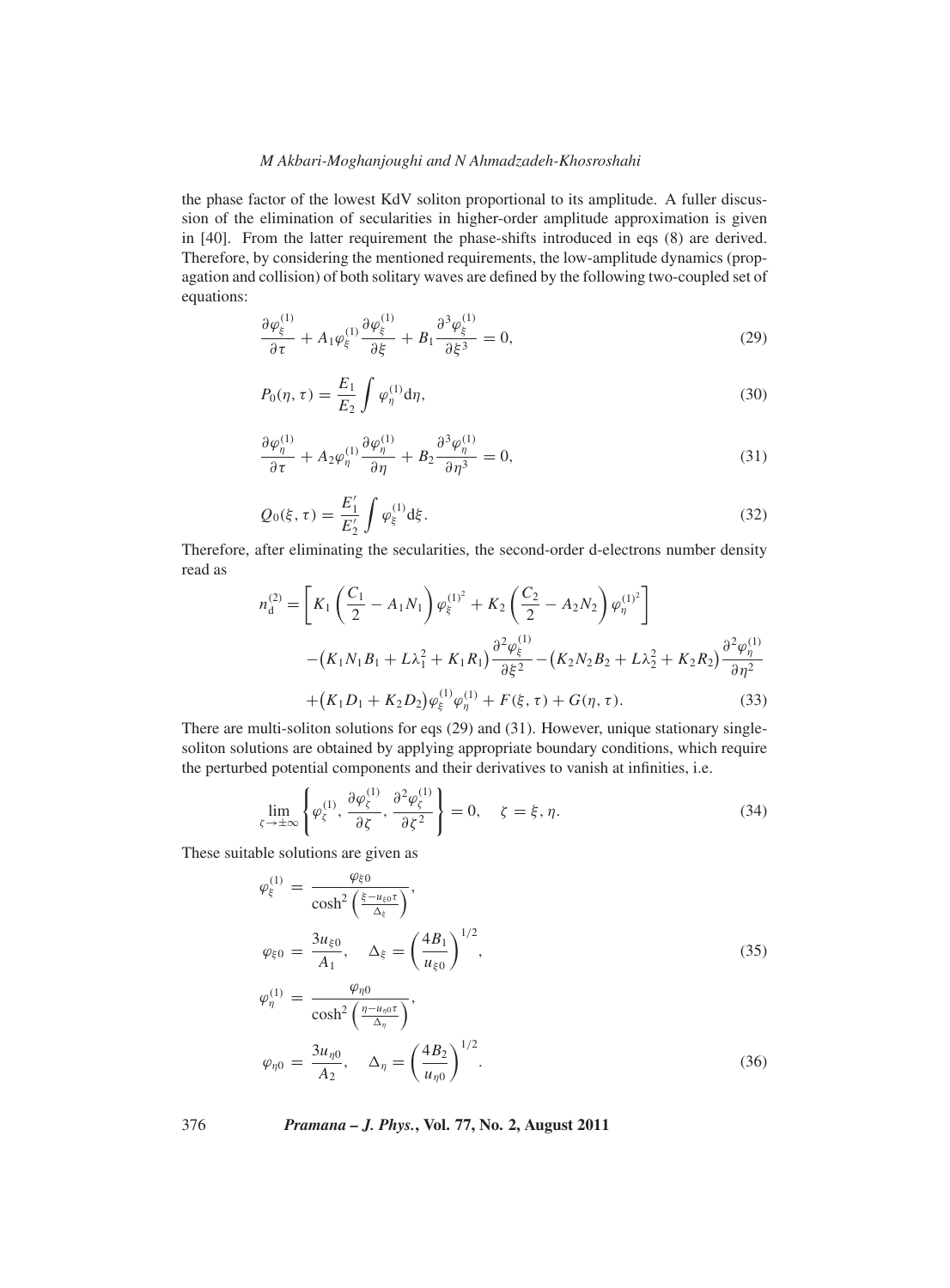## *Propagation and oblique collision of electron-acoustic solitons*

where  $\varphi_{\xi0}$  ( $\varphi_{n0}$ ) and  $\Delta_{\xi}$  ( $\Delta_n$ ) represent the soliton amplitude and width, respectively, and  $u_{\xi0}$  ( $u_{\eta0}$ ) is an arbitrary value for relative soliton speed.

The first-order approximations for the collisional phase-shifts due to elastic collision of solitary excitations are obtained from eqs (30) and (32) using KdV solutions (eqs (35) and (36))

$$
P_0(\eta, \tau) = \frac{E_1}{E_2} \varphi_{\eta 0} \Delta_{\eta} \tanh\left(\frac{\eta - u_{\eta 0} \tau}{\Delta_{\eta}}\right),\tag{37}
$$

$$
Q_0(\xi,\tau) = \frac{E'_1}{E'_2} \varphi_{\xi 0} \Delta_{\xi} \tanh\left(\frac{\xi - u_{\xi 0} \tau}{\Delta_{\xi}}\right).
$$
 (38)

Therefore, the trajectories and the phase variations of the two collided solitary excitations up to order  $O(\varepsilon^2)$  are fully determined by the following oblique coordinate:

$$
\xi = \varepsilon (k_1 x + l_1 y - c_1 t) - \varepsilon^2 \frac{E_1}{E_2} \varphi_{\eta 0} \Delta_\eta \tanh\left(\frac{\eta - u_{\eta 0} \tau}{\Delta_\eta}\right) + O(\varepsilon^3),
$$
  

$$
\eta = \varepsilon (k_2 x + l_2 y - c_2 t) - \varepsilon^2 \frac{E'_1}{E'_2} \varphi_{\xi 0} \Delta_\xi \tanh\left(\frac{\xi - u_{\xi 0} \tau}{\Delta_\xi}\right) + O(\varepsilon^3).
$$
 (39)

The overall phase-shifts, however, are obtained by comparing the phases of each wave long before and after the collision. In other words, the past-collision state of soliton labelled '2' moving in  $\xi_{\perp}$  direction, described from the rest frame  $\eta = 0$  of soliton labelled '1', is ( $\xi = -\infty$ ,  $\eta = 0$ ) at a fixed time  $t =$  const. and the post-collision state is ( $\xi =$  $+\infty$ ,  $\eta = 0$ ) at a fixed time ( $t =$  const.). On the other hand, the past-collision state of soliton labelled '1' moving in  $\eta_{\perp}$  direction, described from the rest frame  $\xi = 0$  of soliton labelled '2', is ( $\xi = 0$ ,  $\eta = -\infty$ ) at a fixed time ( $t =$  const.) and the post-collision state is  $(\xi = 0, \eta = +\infty)$  at a fixed time ( $t =$  const.). Thus, we can deduce the overall phase-shifts in the trajectories of each soliton in the following mathematical manner:

$$
\Delta P_0 = P_{\text{post-collision}} - P_{\text{past-collision}}
$$
  
\n
$$
= \lim_{\xi=0,\eta \to +\infty} [\varepsilon (k_1 x + l_1 y - c_1 t)] - \lim_{\xi=0,\eta \to -\infty} [\varepsilon (k_1 x + l_1 y - c_1 t)],
$$
  
\n
$$
\Delta Q_0 = Q_{\text{post-collision}} - Q_{\text{past-collision}}
$$
  
\n
$$
= \lim_{\eta=0,\xi \to +\infty} [\varepsilon (k_2 x + l_2 y - c_2 t)] - \lim_{\eta=0,\xi \to -\infty} [\varepsilon (k_2 x + l_2 y - c_2 t)],
$$
  
\n(40)

where  $\Delta P_0$  and  $\Delta Q_0$  denote the overall phase-shifts of waves '1' and '2' in oblique collision. By using eqs (37) and (38), we readily obtain

$$
\Delta P_0 = 2\varepsilon^2 \frac{E_1}{E_2} \varphi_{\eta 0} \Delta_\eta,
$$
  

$$
\Delta Q_0 = 2\varepsilon^2 \frac{E'_1}{E'_2} \varphi_{\xi 0} \Delta_\xi.
$$
 (41)

Similar representations are given in ref. [36].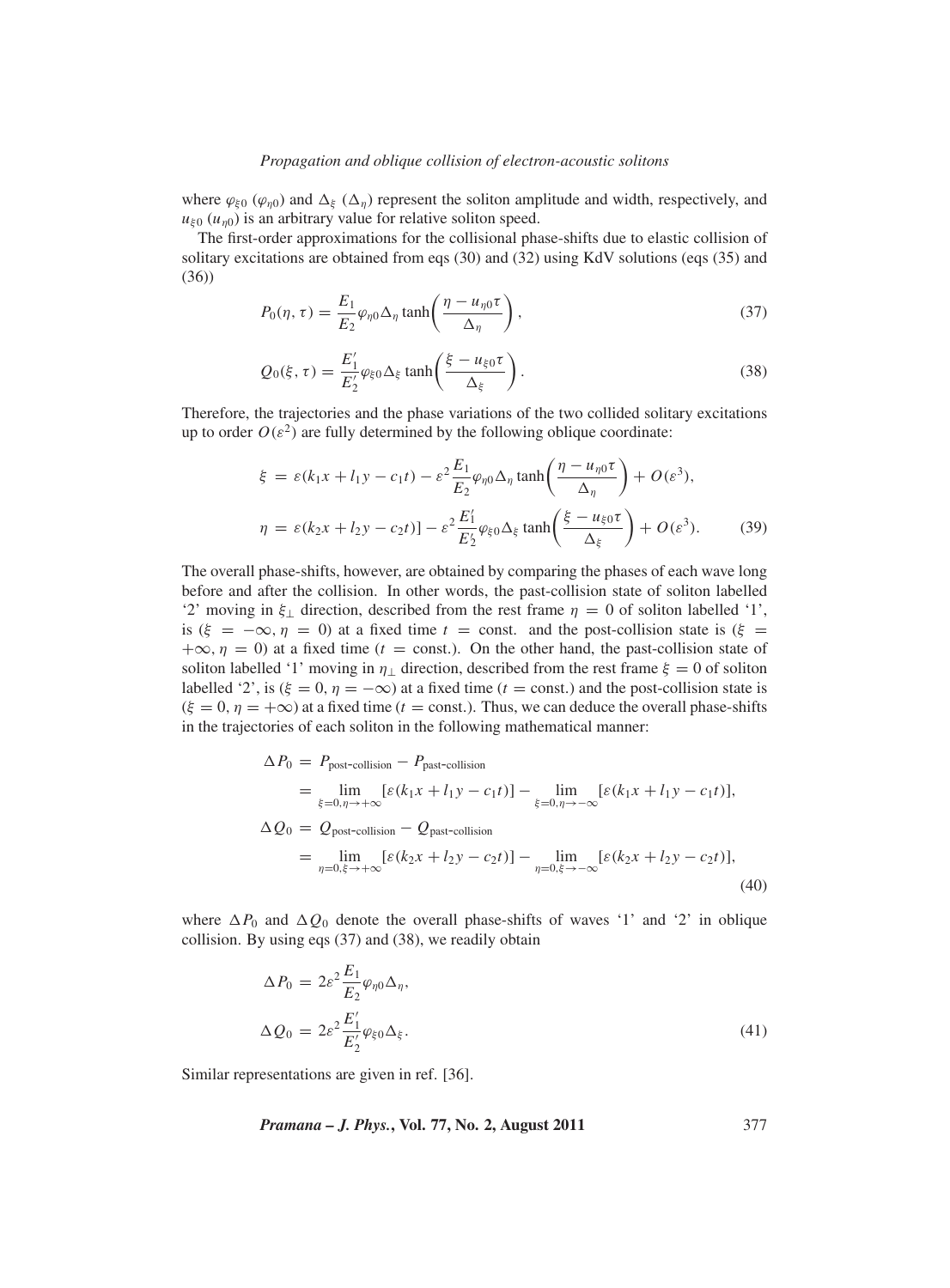#### **4. Numerical analysis and discussion**

Before the discussion a few comments concerning the possibility of solitary excitations in this plasma are in order. As it is evident from the KdV equation coefficients, the coefficient *A* vanishes at the critical fractional degenerate-electron number density value,  $\beta = 1$ , where it is negative for  $\beta < 1$  (note that in experiments such as laser–solid interactions, the population of non-degenerate electrons are relatively less than that of degenerate electrons, hence,  $\beta \ll 1$ ) and is positive otherwise. Other such critical  $\beta$ -values have been reported for quantum two-temperature-electron plasmas [9]. Also, the coefficient *B* vanishes at a critical quantum diffraction parameter value  $H_{cr}$  defined as

$$
H_{\rm cr} = \frac{1}{1+\beta} \sqrt{\frac{\beta}{1+\beta}},\tag{42}
$$

with a maximum value of  $H_m \simeq 0.39$  at  $\beta = 0.5$ . This feature is very similar to the ones previously reported for ion-acoustic [14] as well as electrostatic [47] solitary excitations in quantum plasmas. Another similar behaviour to be mentioned is the independence of coefficient *A* (i.e. first-order soliton amplitude) from the quantum diffraction parameter, *H*, which is also reported in refs [14,47].

Figure 1a indicates two distinct (dark–bright) regions in  $H-\beta$  plane, separated by  $H_{cr}$ curves (eq. (42)), where bright or dark solitary excitations may occur. Also, according to figure 1b, increase in relative non-degenerate electron density,  $\beta$ , for other fixed plasma parameters leads to increase in the soliton amplitude for both rarefactive and compressive solitary excitations. On the other hand, figure 1c shows that for  $H = 0.25$  with increase in the value of  $\beta$ , the soliton width (coefficient *B*) vanishes at some  $\beta$ -values (defined through eq. (42)) but  $H = 0.5$  it does not. Therefore, for a given fixed value of  $H < H<sub>m</sub>$ , by increasing the value of  $β$ , one critical  $β$ -value is always encountered (figures 1a and 1c) but for  $H > H_m$  critical  $\beta$ -value does not exist. It is important to note that vanishing one of the coefficients *A* or *B* (such as in critical values) destroys the KdV evolution equation and no possible KdV-type solitary excitations occur for these special cases, and hence, they are excluded from this work. Surprisingly, the shape of solitary excitation is defined by  $H_{cr}$ , although the soliton amplitude is completely independent of the value of quantum diffraction parameter,  $H$ . For instance, for a fixed  $\beta$ -value, increase in the value of quantum diffraction parameter, *H*, results in different compressive (shown by solid lines in figure 1d) and rarefactive (shown by dashed lines in figure 1d) branches connected at critical *H*-values. This is much similar to the findings in ref. [47].

Figures 1e and 1f show the dependence of the collision phase-shift on the relative nondegenerate electron population,  $\beta$ , and the collision angle for other fixed plasma parameters. It is revealed from figure 1e that, for the compressive/rarefactive wave branches (solid curves/dashed curves) the collision phase-shift is negative/positive. Therefore, the sign of the collision phase-shift also can be determined by figure 1a (eq. (42)). Consequently, the increase in  $\beta$ -value leads to decrease/increase in the value of collision phaseshift for compressive/rarefactive solitary collisions. It should be noted that, a negative phase-shift in a collision indicates that the collided parts of solitons lag behind the initial wave trajectory, while, a positive phase-shift means that, the collided parts of solitons move ahead of the initial wave trajectory [34]. Furthermore, it is observed from figure 1f that for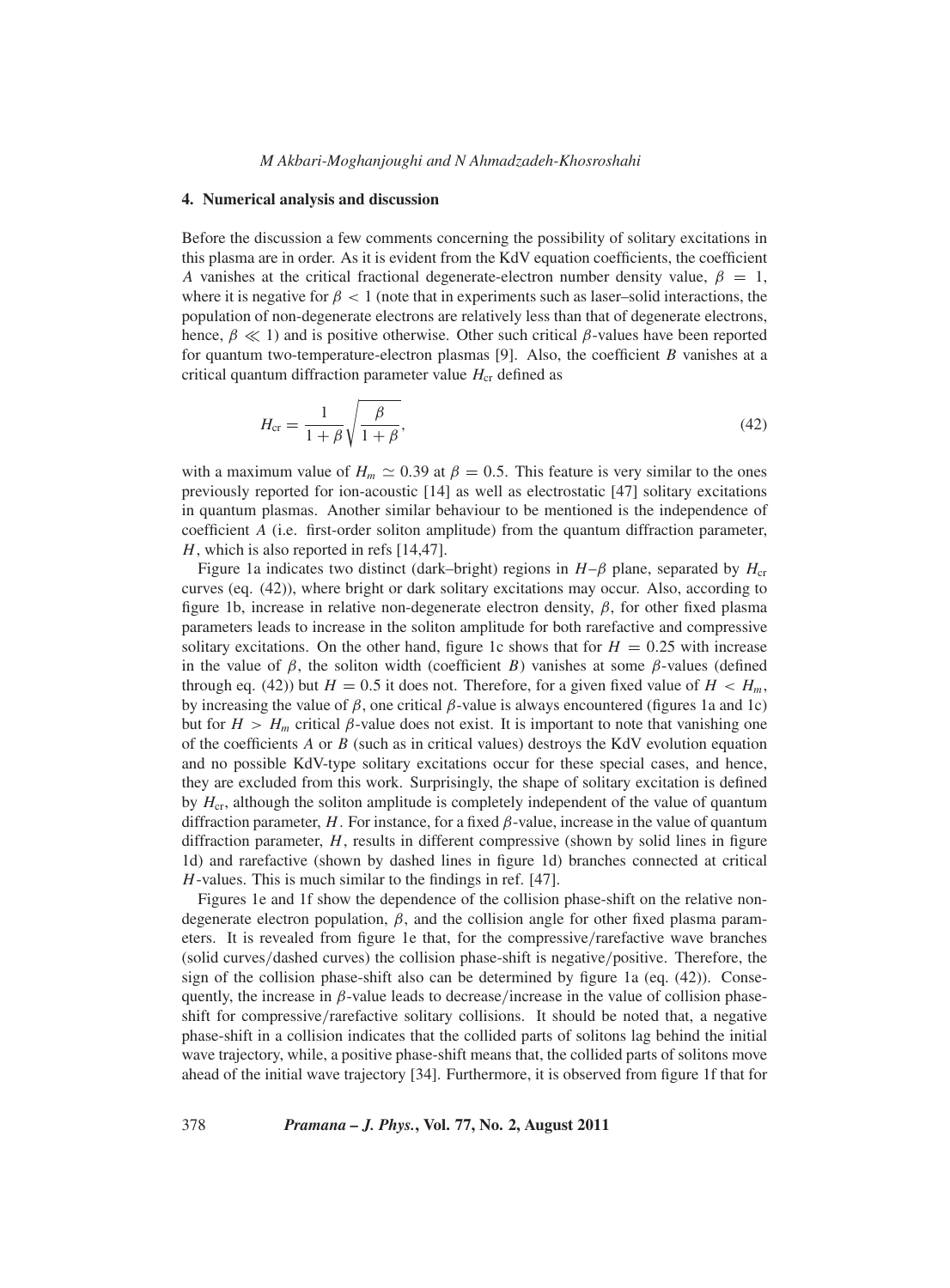

*Propagation and oblique collision of electron-acoustic solitons*

**Figure 1.** (a) shows the dark–bright regions in  $\beta$ –*H* plane for which the solitary excitations are compressive (grey regions) or rarefactive (bright regions) and accordingly where the collision phase-shifts are positive (bright regions) or negative (grey regions). (**b**), (**c**) and (**d**) show the variations of soliton amplitude and width with respect to the fractional non-degenerate electron population β and quantum diffraction parameter *H* for different values of plasma parameters (critical β- and *H*-values are shown in figures 1c and 1d). The thick curve in c corresponds to  $H = 0.5$ . Figures 1e and 1f depict the variation of collision phase-shift with respect to fractional non-degenerate electron population  $β$  and the collision angle  $θ$  for compressive (solid curves) and rarefactive (dashed curve) in oblique solitary interactions. The values of  $\varepsilon = 0.1$  and  $\lambda_1 = \lambda_2 = 0.1$ are used in all plots. Different dash sizes in d and e are used to appropriately present different values of varied parameters in each plot.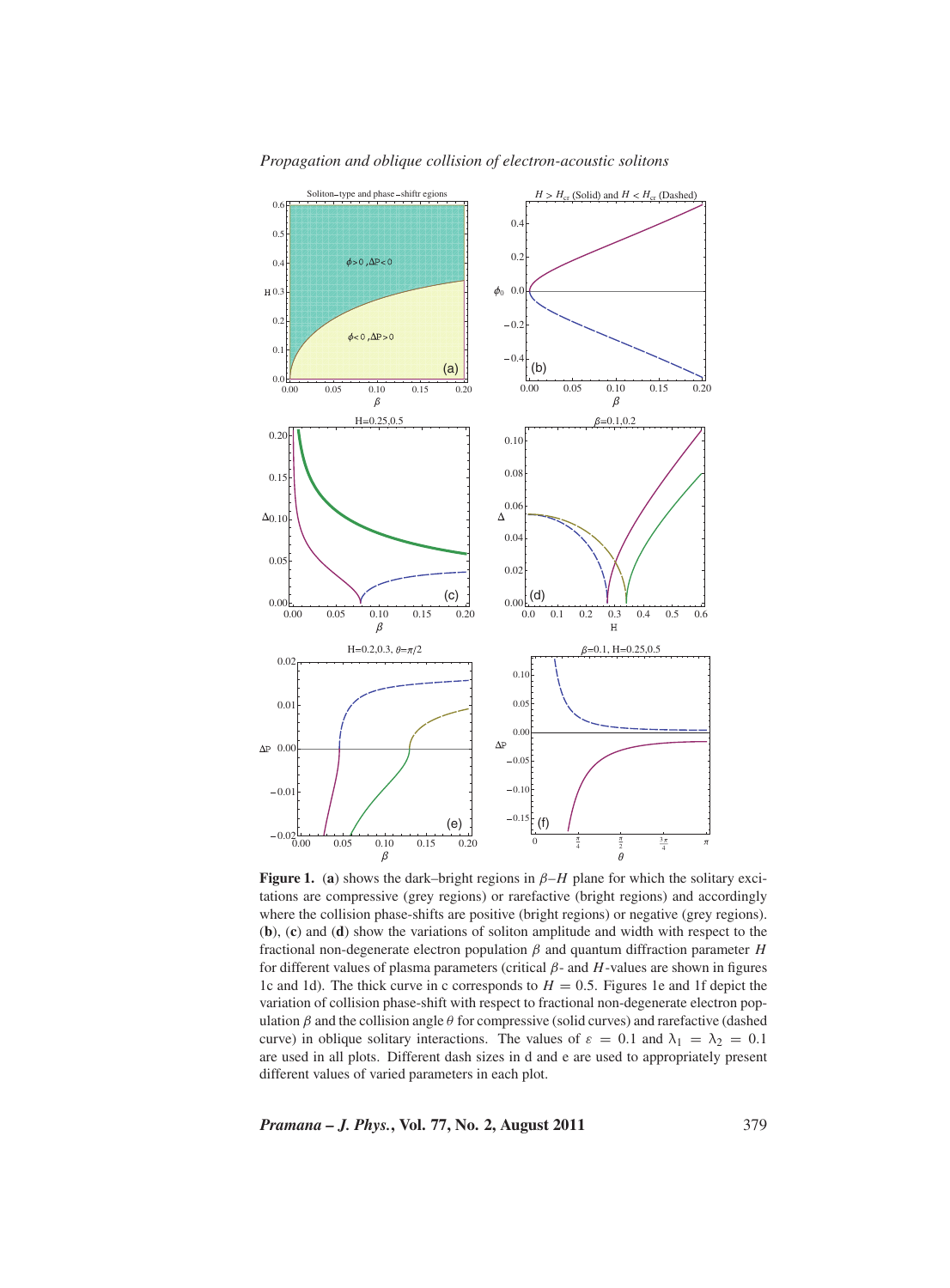both compressive (solid curve) and rarefactive (dashed curve) collisions the absolute value of phase-shift decreases with increase of the collision angle,  $\theta$ , but never changes the sign as it has been reported for some plasmas [34].

# **5. Concluding remarks**

The extended Poincaré–Lighthill–Kuo (PLK) reductive perturbation method was used to investigate a two-dimensional collision of small-amplitude electron-acoustic solitary waves in an unmagnetized two-electron-populated quantum plasma. It is remarked that the propagation and collision properties of these waves are determined by a critical plasma value which significantly depend on the degeneracy population. It is also observed that the collision phase-shift is affected by both relative non-degenerate electron population and the quantum diffraction parameter in such plasmas.

# **Appendix A. Normalized plasma equations in strained coordinate**

$$
\varepsilon^{2} \frac{\partial n_{\alpha}}{\partial \tau} - c_{1} \frac{\partial n_{\alpha}}{\partial \xi} - \varepsilon^{2} c_{1} \frac{\partial Q_{0}}{\partial \xi} \frac{\partial n_{\alpha}}{\partial \eta} - c_{2} \frac{\partial n_{\alpha}}{\partial \eta} - \varepsilon^{2} c_{2} \frac{\partial P_{0}}{\partial \eta} \frac{\partial n_{\alpha}}{\partial \xi} + k_{1} \frac{\partial n_{\alpha} u_{\alpha}}{\partial \xi} \n+ \varepsilon^{2} k_{1} \frac{\partial Q_{0}}{\partial \xi} \frac{\partial n_{\alpha} u_{\alpha}}{\partial \eta} + k_{2} \frac{\partial n_{\alpha} u_{\alpha}}{\partial \eta} + \varepsilon^{2} k_{2} \frac{\partial P_{0}}{\partial \eta} \frac{\partial n_{\alpha} u_{\alpha}}{\partial \xi} + l_{1} \frac{\partial n_{\alpha} v_{\alpha}}{\partial \xi} \n+ \varepsilon^{2} l_{1} \frac{\partial Q_{0}}{\partial \xi} \frac{\partial n_{\alpha} v_{\alpha}}{\partial \eta} + l_{2} \frac{\partial n_{\alpha} v_{\alpha}}{\partial \eta} + \varepsilon^{2} l_{2} \frac{\partial P_{0}}{\partial \eta} \frac{\partial n_{\alpha} u_{\alpha}}{\partial \xi} + \cdots = 0, \quad (A.1)
$$
\n
$$
\varepsilon^{2} n_{\alpha} \frac{\partial u_{\alpha}}{\partial \tau} - c_{1} n_{\alpha} \frac{\partial u_{\alpha}}{\partial \xi} - \varepsilon^{2} c_{1} n_{\alpha} \frac{\partial Q_{0}}{\partial \xi} \frac{\partial u_{\alpha}}{\partial \eta} - c_{2} n_{\alpha} \frac{\partial u_{\alpha}}{\partial \eta} - \varepsilon^{2} c_{2} n_{\alpha} \frac{\partial P_{0}}{\partial \eta} \frac{\partial u_{\alpha}}{\partial \xi} \n+ k_{1} n_{\alpha} u_{\alpha} \frac{\partial u_{\alpha}}{\partial \xi} + \varepsilon^{2} k_{1} n_{\alpha} u_{\alpha} \frac{\partial Q_{0}}{\partial \xi} \frac{\partial u_{\alpha}}{\partial \eta} + k_{2} n_{\alpha} u_{\alpha} \frac{\partial u_{\alpha}}{\partial \eta} \n+ \varepsilon^{2} k_{2} n_{\alpha} u_{\alpha} \frac{\partial P_{0}}{\partial \eta} \frac{\partial u_{\alpha
$$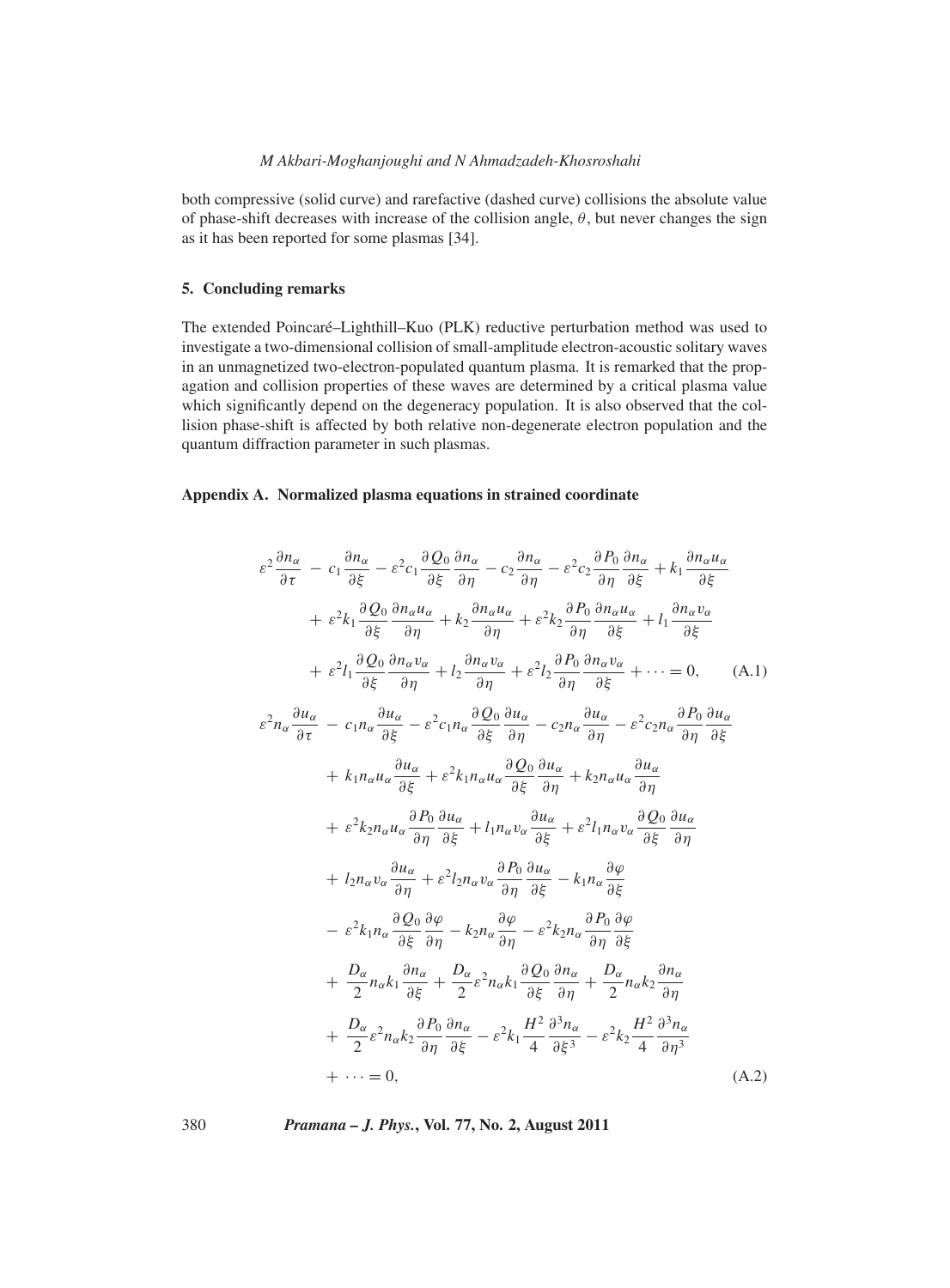*Propagation and oblique collision of electron-acoustic solitons*

$$
\varepsilon^{2} n_{\alpha} \frac{\partial v_{\alpha}}{\partial \tau} - c_{1} n_{\alpha} \frac{\partial v_{\alpha}}{\partial \xi} - \varepsilon^{2} c_{1} n_{\alpha} \frac{\partial Q_{0}}{\partial \xi} \frac{\partial v_{\alpha}}{\partial \eta} - c_{2} n_{\alpha} \frac{\partial v_{\alpha}}{\partial \eta} - \varepsilon^{2} c_{2} n_{\alpha} \frac{\partial P_{0}}{\partial \eta} \frac{\partial v_{\alpha}}{\partial \xi} \n+ k_{1} n_{\alpha} u_{\alpha} \frac{\partial v_{\alpha}}{\partial \xi} + \varepsilon^{2} k_{1} n_{\alpha} u_{\alpha} \frac{\partial Q_{0}}{\partial \xi} \frac{\partial v_{\alpha}}{\partial \eta} + k_{2} n_{\alpha} u_{\alpha} \frac{\partial v_{\alpha}}{\partial \eta} \n+ \varepsilon^{2} k_{2} n_{\alpha} u_{\alpha} \frac{\partial P_{0}}{\partial \eta} \frac{\partial v_{\alpha}}{\partial \xi} + l_{1} n_{\alpha} v_{\alpha} \frac{\partial v_{\alpha}}{\partial \xi} + \varepsilon^{2} l_{1} n_{\alpha} v_{\alpha} \frac{\partial Q_{0}}{\partial \xi} \frac{\partial v_{\alpha}}{\partial \eta} \n+ l_{2} n_{\alpha} v_{\alpha} \frac{\partial v_{\alpha}}{\partial \eta} + \varepsilon^{2} l_{2} n_{\alpha} v_{\alpha} \frac{\partial P_{0}}{\partial \eta} \frac{\partial v_{\alpha}}{\partial \xi} - l_{1} n_{\alpha} \frac{\partial \varphi}{\partial \xi} - \varepsilon^{2} l_{1} n_{\alpha} \frac{\partial Q_{0}}{\partial \xi} \frac{\partial \varphi}{\partial \eta} \n- l_{2} n_{\alpha} \frac{\partial \varphi}{\partial \eta} - \varepsilon^{2} l_{2} n_{\alpha} \frac{\partial P_{0}}{\partial \eta} \frac{\partial \varphi}{\partial \xi} + \frac{D_{\alpha}}{2} n_{\alpha} l_{1} \frac{\partial n_{\alpha}}{\partial \xi} \n+ \frac{D_{\alpha}}{2} \varepsilon^{2} n_{\alpha} l_{1} \frac{\partial Q_{0}}{\partial \xi} \frac{\partial n_{\alpha}}{\partial \eta} + \frac{D_{\alpha}}{2} n_{\alpha} l_{2} \frac{\partial n_{\alpha}}{\partial \eta} + \frac{D_{\alpha}}
$$

$$
\varepsilon^2 \lambda_1^2 \frac{\partial^2 \varphi}{\partial \xi^2} + \varepsilon^2 \lambda_2^2 \frac{\partial^2 \varphi}{\partial \eta^2} + 2\varepsilon^2 \mu \frac{\partial^2 \varphi}{\partial \xi \partial \eta} - \sum_{\alpha} n_{\alpha} + z_i n_i + \dots = 0.
$$
 (A.4)

## **References**

- [1] B Bezzerides, D W Forslund and E L Lindman, *Phys. Fluids* **21**, 2179 (1978)
- [2] F S Mozer, C A Cattell, M Temerin, R B Torbert, S Von Glinski, M Woldorff and J Wygant, *J. Geophys. Res.* **84**, 5875 (1979)
- [3] M P Dell, I M A Geldhill and M A Hellberg, *Z. Naturforsch. A: Phys. Sci.* **42**, 1175 (1987)
- [4] S P Gary and R L Tokar, *Phys. Fluids* **28**, 2439 (1985)
- [5] N Dubouloz, R Pottelette, M Malingre and R A Treumann, *Geophys. Res. Lett.* **18**, 155 (1991)
- [6] G S Lakhina, A P Kakad, S V Singh and F Verheest, *Phys. Plasmas* **15**, 062903 (2008)
- [7] B N Goswami and B Buti, *Phys. Lett.* **A57**, 149 (1976)
- [8] A Esfandyari-Kalejahi, I Kourakis and M Akbari-Moghanjoughi, *J. Plasma Phys.* doi:10.1017/S00223778100000242010 (2010)
- [9] O P Sah and J Manta, *Phys. Plasmas* **14**, 082309 (2007)
- [10] Hai Jun Ren, Jintao Cao and Zhengwei Wu, *Phys. Plasmas* **15**, 102108 (2008)
- [11] A P Misra, P K Shukla and C Bhowmik, *Phys. Plasmas* **16**, 032304 (2009)
- [12] Om Prakash Sah, *Phys. Plasmas* **16**, 012105 (2009)
- [13] R L Tokar and S P Gary, *Geophys. Res. Lett.* **11**, 1180, doi:10.1029GL011i012, 01180 (1984)
- [14] F Haas, L G Garcia, J Goedert and G Manfredi, *Phys. Plasmas* **10**, 3858 (2003)
- [15] A P Misra, *Phys. Plasmas* **16**, 033702 (2009)
- [16] W Masood, M Siddiq, Shahida Nargis and Arshad M Mirza, *Phys. Plasmas* **16**, 013705 (2009)
- [17] R Sabry, S K El-Labany and P K Shukla, *Phys. Plasmas* **15**, 122310 (2008)
- [18] A P Misra and S Samanta, *Phys. Plasmas* **15**, 122307 (2008)
- [19] H Haug and S W Koch, *Quantum theory of the optical and electronic properties of semiconductors* (World Scientific, London, 2004)
- [20] C L Gardner and C Ringhofer, *Phys. Re*v*.* **E53**, 157 (1996)
- [21] M Bonitz, D Semkat, A Filinov, V Golubnychyi, D Kremp, D O Gericke, M S Murillo, V Filinov, V Fortov and W Hoyer, *J. Phys.* **A36**, 5921 (2003)